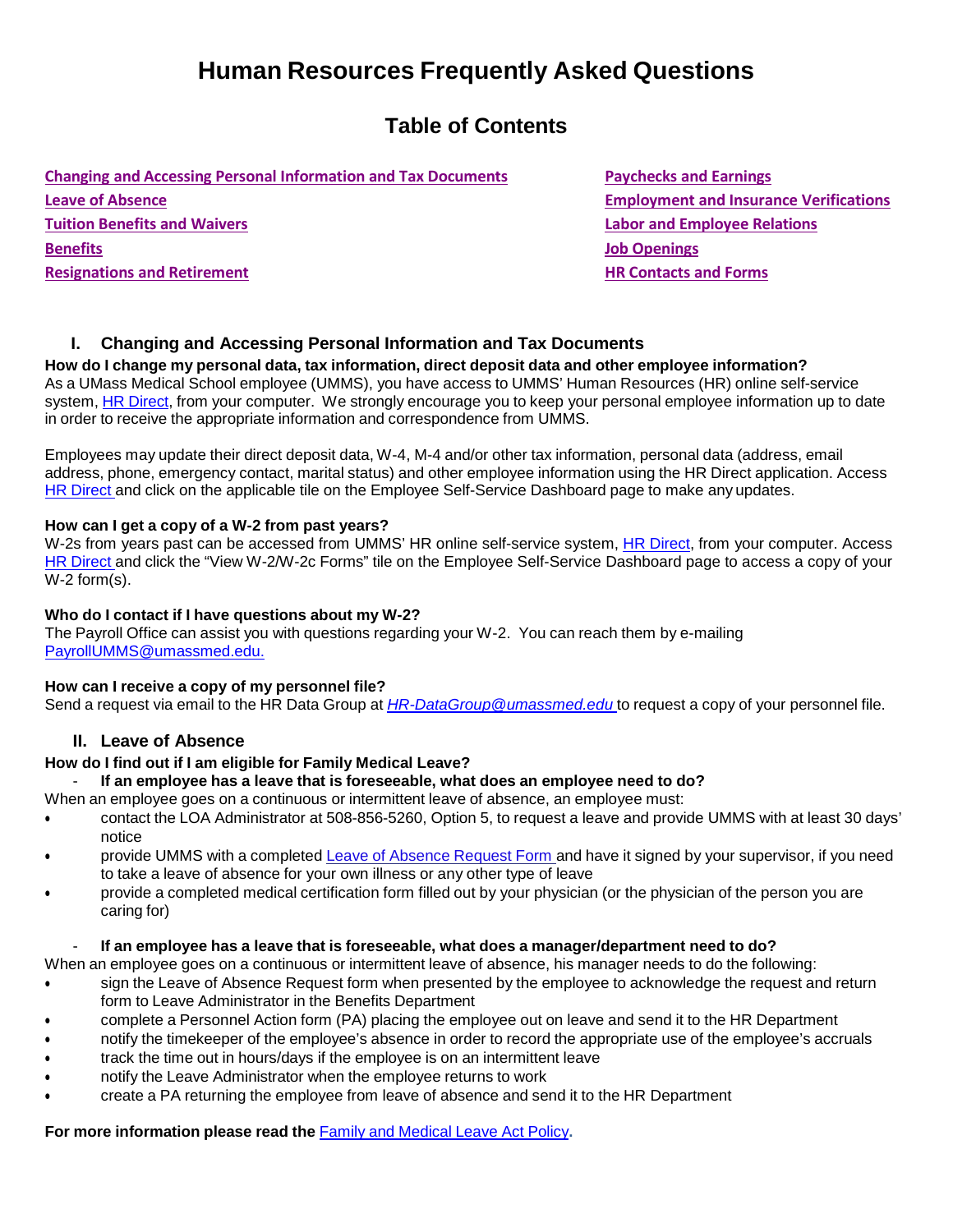#### **How do I file for long-term disability?**

If you wish to file a long-term disability claim, you must call Unum at 877-226-8620. Also, click [here](https://www.umassmed.edu/hr/benefits/benefits-summaries/) to access information on long-term disability.

Unum is the Long-Term Disability (LTD) carrier. LTD is an income replacement program that protects you and your family in the event you become disabled and are unable to perform the material and substantial duties of your job. If you become ill or injured and are unable to work for 90 consecutive days, this program will provide you with:

- A tax-free benefit of 55% of your gross monthly salary
- A benefit for mental health disabilities and for partial disabilities
- A rehabilitation and return-to-work assistance benefit
- A dependent care expense benefit

Benefits are reduced by other income sources, such as Social Security disability, Workers' Compensation, and accumulated sick leave and retirement benefits, but the minimum benefit will be \$100 or 10% of your gross monthly benefit amount, whichever is greater.

#### <span id="page-1-0"></span>**III. Tuition Benefits and Waivers**

#### **How do I apply for Tuition Benefits?**

For information on tuition programs, [click here.](https://www.umassmed.edu/hr/benefits/tuition-programs-educational-partnerships/tuition-programs/) To access tuition forms, click here. For questions: Email [Benefits.UMMS@umassmed.edu](mailto:Benefits.UMMS@umassmed.edu) or call (508) 856-5260, Option 1.

#### <span id="page-1-1"></span>**IV. Benefits**

#### **What is my vacation balance?**

Your vacation balance can be found on your paycheck (pay advice). Access HR [Direct](http://www.umassmed.edu/hr/hrdirect1.aspx) and click the "Payroll" tile on the Employee Self Service Dashboard page to access your most current paycheck (pay advice).

#### **How many sick and vacation hours do I earn each year?**

Sick time is accrued at 4.61 hours per pay period for a full time employee. Vacation accrual rate is based on your months of benefited service, union status, FTE and exempt / non-exempt status. Please review the [Sick Time](https://inside.umassmed.edu/Policies/Policies-listing-page/hr/Benefits-and-Leave/Sick-Time/) and [Vacation Time](https://inside.umassmed.edu/Policies/Policies-listing-page/hr/Benefits-and-Leave/Vacation-Time/) policies found on the Human Resources Intranet site for more details.

#### **How do I find out if I am benefits eligible?**

You are benefits eligible if you are a "regular" employee (versus a contractor or temp) budgeted for 20 or more hours a week.

#### **Who do I contact if I have questions about my insurance or retirement plans?**

Benefits-HR Service Center UMass Medical School 333 South Street, 2<sup>nd</sup> Floor Shrewsbury, MA 01545 Phone: (508) 856-5260, Option 1 Email[:benefits.umms@umassmed.edu](mailto:benefits.umms@umassmed.edu) Fax (508) 856-4049

#### I am a new employee and I understand there is a 60-day wait for health insurance through UMMS. What are my **options for coverage during this waiting period?**

You can research options through the Massachusetts Health Connector at *[www.mahealthconnector.org.](http://www.mahealthconnector.org./)* If you are a benefited employee, you will need to click on the option for *Individuals and Families*. To be covered for the first of a month, you must enroll and pay online by the  $10<sup>th</sup>$  of the previous month. Be sure to notify the Connector when you wish your coverage to terminate.

#### **V. Resignations & Retirement**

#### <span id="page-1-2"></span>I am leaving UMass Medical School employment. How do I find out about withdrawing or rolling over my state **retirement funds?**

- If you are eligible and wish to retire, please contact Benefits Department in the HR Service Center at 508-856- 5260, option 1 for information or to make an appointment.
- You may also go to the **Life Events section of the Benefits website** and click on "Leaving the [University"](http://www.umassmed.edu/hr/benefits/Life-Events-FamilyEmployee-Status-Changes/Leaving-UMMS/) to review the information found under *Leaving the University*. This guide addresses termination of all benefits and responsibilities of the employee when leaving UMMS employment including the form that needs to be completed to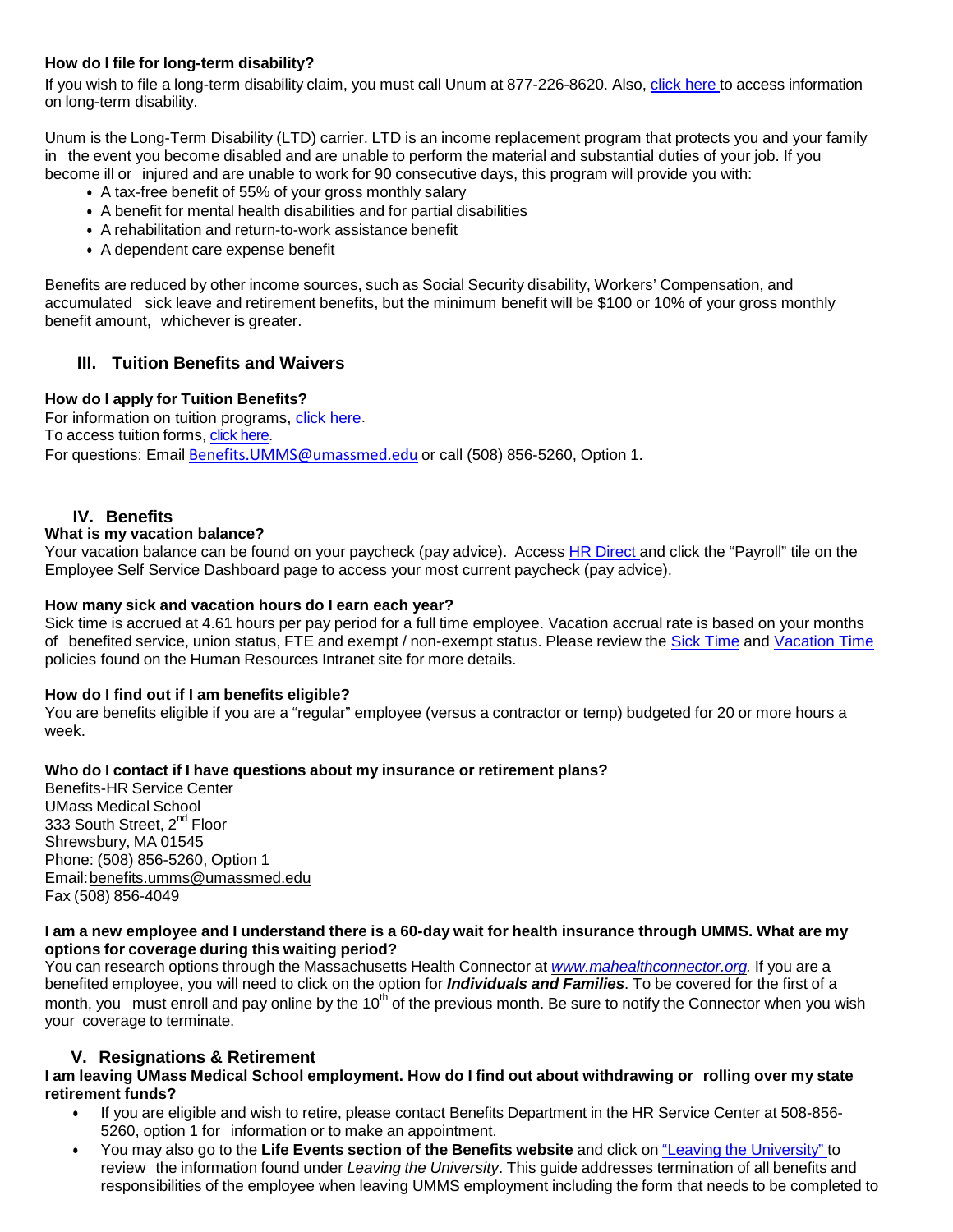withdraw or rollover state retirement funds.

- If you wish to have an exit interview or you require additional information please, contact the HR Business Partner for your department. To obtain the name of your HR Business Partner, please go to the [Contact](http://www.umassmed.edu/hr/Contact-Us/) List.
- Medical Residents and Fellows should contact the Graduate Medical Education Office to schedule an exit interview.
- Employees who are not U.S. Citizens or Permanent Residents and who are holding a non-immigrant status (F-1, J-1, H- 1B, etc.) should also contact [Immigration Services](https://www.umassmed.edu/hr/immigration_services/) with questions pertaining to their immigration status in the United States.

#### How do I find out how much money I have in my State Retirement and how many years of creditable service I **have toward vesting?**

Please call the State Board of Retirement at 800-392-6014 (in MA) or 617-367-7770 (outside MA) for a statement of your contributions and vesting date.

#### **How do I change my beneficiaries for my GIC life insurance and state retirement?**

All beneficiary forms can be found in the **[Benefit Forms](https://www.umassmed.edu/hr/benefits/forms/)** section of the website.

To change up to three beneficiaries for your GIC life insurance, complete the [GIC Life Insurance Beneficiary Form –](https://www.umassmed.edu/globalassets/human-resources/documents/benefits/beneficiary-forms/life-insurance-beneficiary-form-319.pdf) 319. If you are electing more than 3 beneficiaries or are electing an estate or a trust, complete the [GIC Life Insurance](https://www.umassmed.edu/globalassets/human-resources/documents/benefits/beneficiary-forms/life-insurance-beneficiary-form-g-500.pdf)  [Beneficiary Form G-500.](https://www.umassmed.edu/globalassets/human-resources/documents/benefits/beneficiary-forms/life-insurance-beneficiary-form-g-500.pdf) (Note: If naming beneficiaries for an Estate, you will also need to provide a copy of the Estate).

For the beneficiary form for state retirement, click the State Retirement Beneficiary [Selection/Change](http://www.umassmed.edu/Global/Human%20Resources/Documents/Benefits/change-bene.pdf) Form to access.

#### **VI. Paychecks & Earnings**

#### <span id="page-2-0"></span>**Who do I contact if I don't receive a paycheck?**

Employees need to contact their manager for assistance. If the manager is unable to assist, the manager should contact Payroll by e-mailing [PayrollUMMS@umassmed.edu](mailto:PayrollUMMS@umassmed.edu)

#### **Who do I contact with a paycheck\problem?**

For any questions regarding your paycheck contact the Payroll department by sending an email t[o](mailto:%20PayrollUMMS@umassmed.edu.) [PayrollUMMS@umassmed.edu.](mailto:%20PayrollUMMS@umassmed.edu.)

#### **How and when can I access my paycheck (pay advice)?**

Your paycheck statements are available one day prior to the actual payday via HR [Direct.](http://www.umassmed.edu/hr/hrdirect1.aspx) You may access your paycheck (pay advice) statement by accessing HR [Direct](http://www.umassmed.edu/hr/hrdirect1.aspx) and clicking the "Payroll" tile on the Employee Self Service Dashboard page.

#### **How do I change my direct deposit information?**

You may change your direct deposit information by accessing HR [Direct](http://www.umassmed.edu/hr/hrdirect1.aspx) and clicking the "Direct Deposit" tile on the Employee Self Service Dashboard page.

*A reminder that as part of UMMS overall information security initiative, refined authorization steps for direct deposit: security questions, data masking, and e-mail alerts have been implemented as UMMS continuously evaluates and refines the security of our systems.*

#### **Who has my job description/pay grade?**

Please contact your department manager for this information.

#### **VII. Employment & Insurance Verifications**

<span id="page-2-1"></span>If I am a current employee, how do I request employment verification for loan purposes, rental, etc.? Employees (researchers, staff, faculty, GME fellows/residents) can request employment verification through The Work Number, the nation's leading employment verification service[. Click here for instructions.](https://www.umassmed.edu/globalassets/human-resources/documents/benefits/employee-verification-service.pdf)

#### <span id="page-2-2"></span>**VIII. Labor & Employee Relations**

**Who do I contact for HR compliance questions?**

You may contact [Employee Relations](https://www.umassmed.edu/hr/employee-r/employee-relations-team/) for questions.

#### <span id="page-2-3"></span>**IX. Job Openings**

**Who do I contact if I want to access UMMS job openings?**

• Access the internal UMMS job [openings](http://www.umassmed.edu/hr/careers/Internal/) list for full listing.